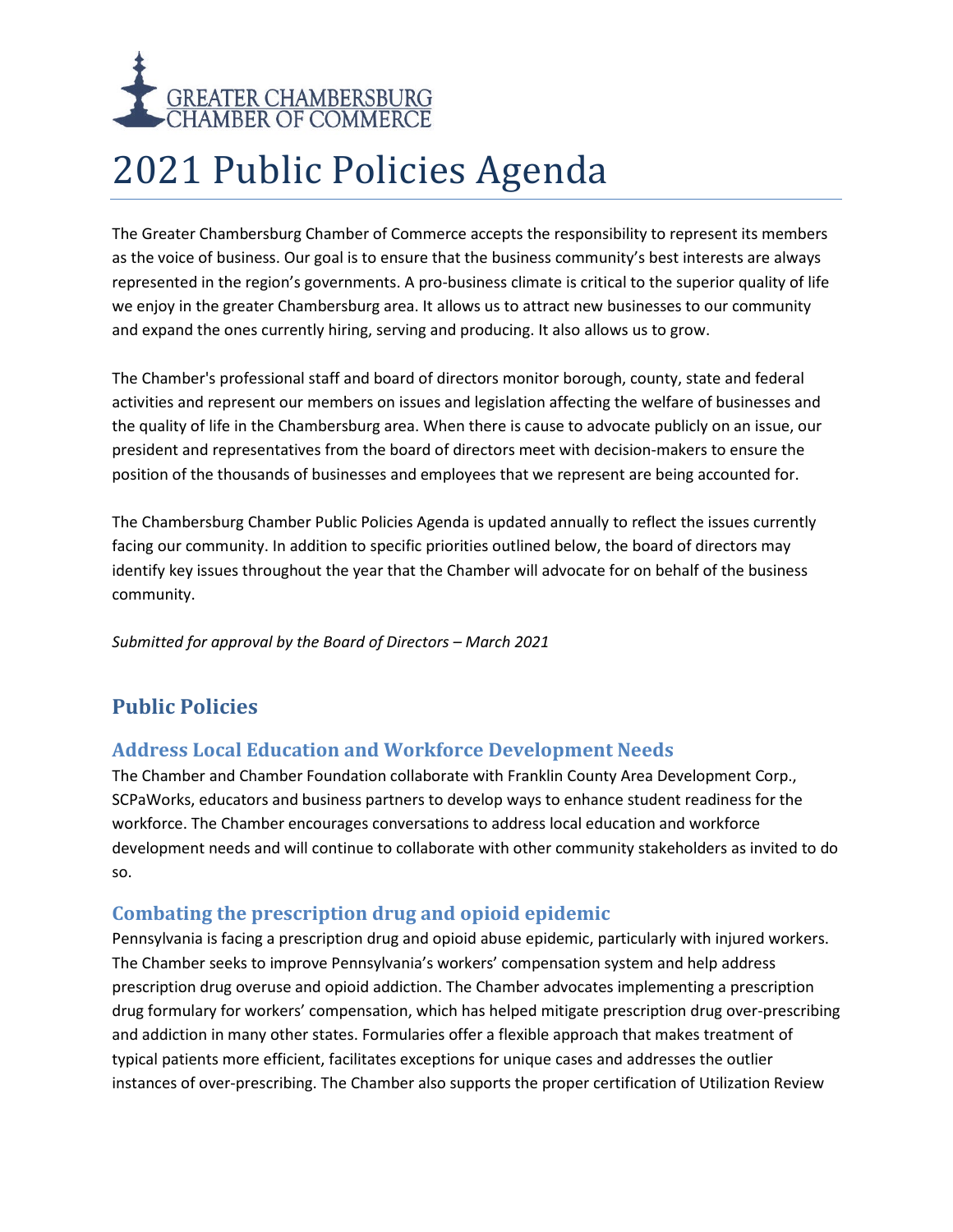Organizations to ensure qualified experts are holding all parties accountable to properly apply the formulary.

#### **Opposition of Minimum Wage Increase**

While all businesses would feel the impact, small business employers would be especially hit hard: on average they make just \$50,000 a year. Businesses with such thin profit margins may not be able to absorb an employee wage hike, regardless whether their employees are full-time or part-time. Small businesses are the most common employers to pay minimum wage and would be most likely to halt hiring or cut jobs as a result of the wage hike. With more than 60 percent of Chamber membership comprised of small businesses, the Chamber is dedicated to representing businesses and advocating for no increase in the minimum wage that would be harmful to local small businesses.

## **Opposition of Reverse Tax Appeals**

The Chambersburg Area School District initiated an effort in 2015 to reassess the value of commercial properties to increase the property taxes owners must pay. A third-party consultant identifies properties as being appraised too low, and then the school board initiates a Reverse Tax Assessment Appeal. While this may provide financial benefits for the district in the short-term, it will have long-term negative consequences on the district, local businesses and the community.

Reverse Tax Appeals could lead to companies moving to other locations in the region where the taxes are significantly less. Property taxes paid by warehouses comprise a significant tax base for the school district and support over 1,000 jobs. If these companies leave Chambersburg for better tax rates and benefits, it could have a major negative impact on our business climate, and ultimately the entire community.

#### **Widening of Interstate 81**

Interstate 81 has grown in its importance as a major north-south economic engine to our region. The explosive increase in truck movements has occurred and will certainly continue to grow as both intermodal and distribution centers come online. The highway provides access to major markets on the east coast. While the Chamber represents the interests of the business community, we can unequivocally express the desire of the residents of the county to see action to expand the highway. It has been 14 years since PennDOT studied the corridor, but little in the study has been implemented. We need to move immediately toward the expansion of the highway. While we wait for action, congestion grows. The Chamber supported the 2013 PA transportation bill (Act 89) to raise approximately 2 billion when the five-year phased-in tax increases are fully implemented. We are also supporting a long-term federal highway solution.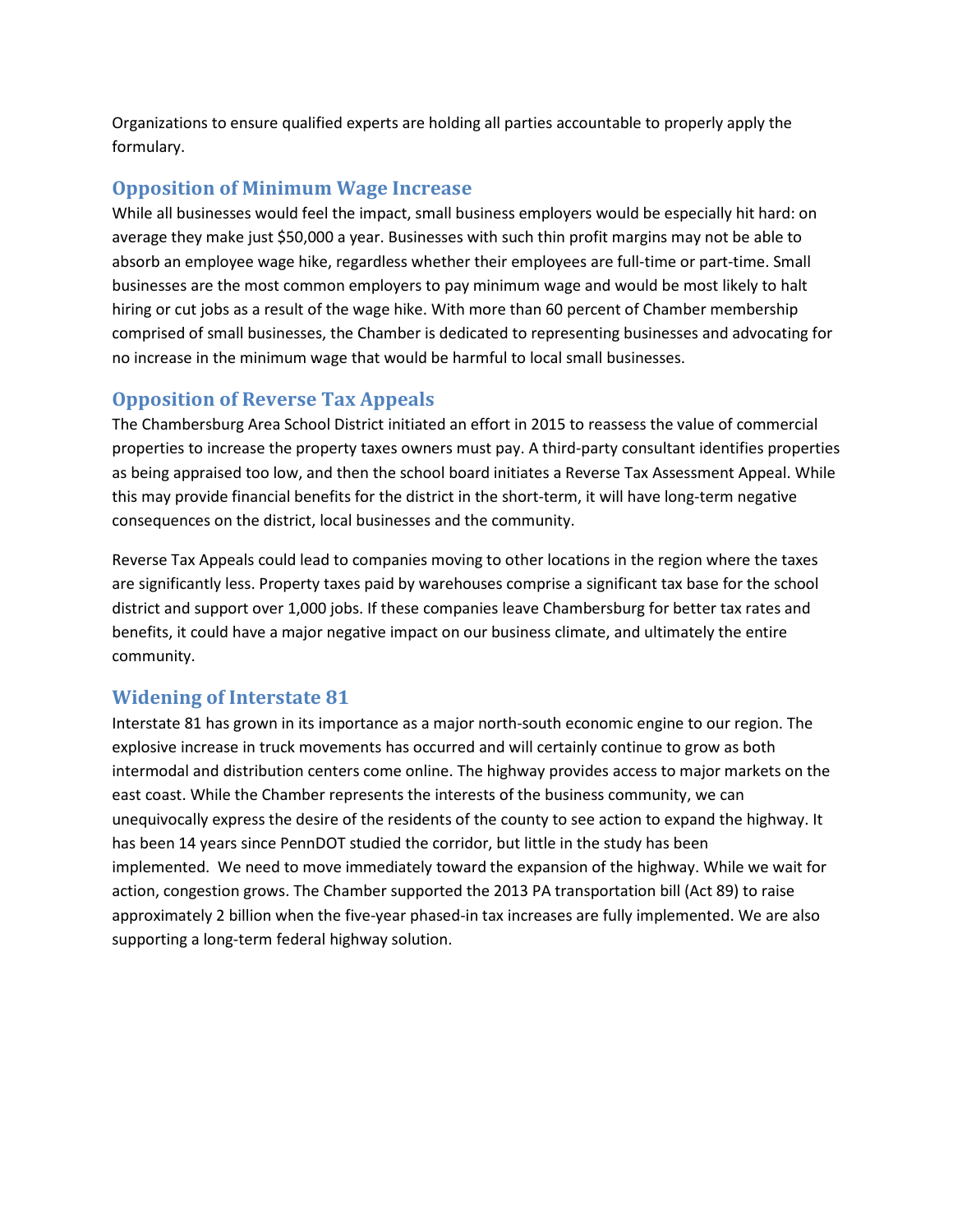# **Legislative Agenda of PA Chamber Adopted by the Chambersburg Chamber**

# **Heath Care**

The Chamber believes that employers should be able to offer their workers high quality, affordable health care either through traditional coverage or through alternative options in the marketplace. Job creators continue to seek reforms to the medical liability climate and limits on the expansion of costly health care coverage mandates and the Chamber will continue to advocate for policies that will encourage competition in the provision of health care while also giving employers the most flexibility when making health care decisions.

High health care costs remain an impediment for many businesses who wish to offer a high level of quality care and accessibility for employees at affordable prices and without undue bureaucracy. The Chamber will continue to advocate for policies that will encourage competition in the provision of health care while also giving employers the most flexibility when making health care decisions.

#### **Labor**

Changes to Pennsylvania's labor relations and employment policies are necessary to address abuses and facilitate a fair work environment. The business community supports improving the unemployment compensation and workers' compensation systems while opposing mandates that increase the cost of doing business. In addition, the Chamber also supports legislative that would prohibit forced union dues collection in the private sector as a condition of employment and prevent public resources from being used to collect union dues and political contributions.

#### **Civil Justice**

Pennsylvania's legal climate is conducive to frivolous lawsuits and lacks protections that create a fair, balanced and common sense system. The business community supports legal reforms that help prevent lawsuit abuse while protection the right of legitimate plaintiffs to seek justice.

# **Energy and Environmental**

Numerous state and federal environmental regulations and energy mandates are hindering the state's economic competitiveness. The Chamber believes that economic development and environmental protection are not mutually exclusive objectives and will continue to advocate for thoughtful, sciencebased development and flexibly implementation of environmental law.

# **Transportation and Infrastructure**

Pennsylvania must construct and maintain adequately funded and reliable transportation and utility systems and other infrastructure. The Chamber advocates for greater efficiencies in their construction, maintenance and delivery, including streamlined permit and regulatory processes.

# **Education**

Pennsylvania's prosperity depends upon a well-educated workforce. The Chamber supports an education system that establishes clear accountability and provides every child with the opportunity to